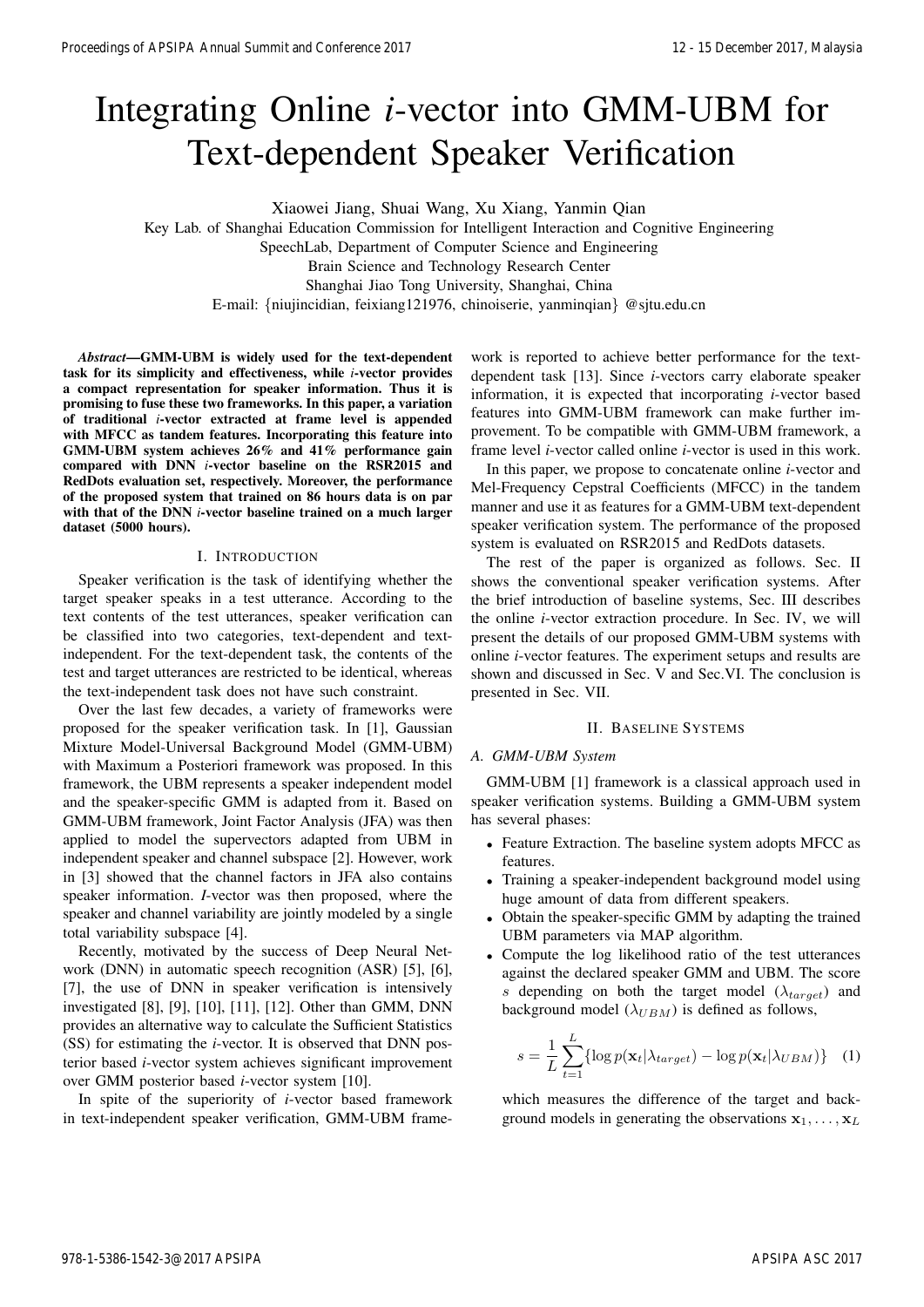### *B. GMM Posterior Based i-vector System*

In the *i*-vector framework, the speaker- and sessiondependent supervector M is modeled as

$$
M = m + Tw
$$
 (2)

where m is the CF-dimensional mean supervector of UBM ,  $C$  is the number of Gaussian components and  $F$  represents the feature dimension. T is a rectangular low-rank matrix which captures speaker and session variability. w is a realization of a latent variable W having a standard normal prior distribution. For each supervector adapted from an utterance, the speaker information is assumed to be contained in w. Suppose the input utterance consists of  $L$  frames, the acoustic features are represented as a set of F-dimensional vectors:  $\mathcal{X} = {\mathbf{x_1}, \mathbf{x_2}, ..., \mathbf{x_L}}$ . The *i*-vector for the utterance is defined as the point estimation of the conditional distribution of W given the utterance. The *i*-vector of the utterance can be calculated as follows:

$$
\Phi = (\mathbf{I} + \mathbf{T}^t \Sigma^{-1} \mathbf{N}(\mathcal{X}) \mathbf{T})^{-1} \mathbf{T}^t \Sigma^{-1} \tilde{\mathbf{F}}(\mathcal{X})
$$
(3)

where  $\Sigma$  is a diagonal covariance matrix of shape  $(CF \times CF)$ that describes the residual variability not captured by T matrix.  $N(\mathcal{X})$  is a diagonal matrix whose diagonal blocks are  $N_cI(c =$  $1, 2, ..., C$  and  $\mathbf{F}(\mathcal{X})$  is the supervector obtained by stacking  $\tilde{\mathbf{F}}_c$ . The sufficient statistics are calculated as follows:

$$
\gamma_c(\mathbf{x_t}) = p(c|\mathbf{x_t}, \lambda_{UBM})
$$
\n(4)

$$
N_c = \sum_{t=1}^{L} \gamma_c(\mathbf{x_t})
$$
\n(5)

$$
\tilde{\mathbf{F}}_c = \sum_{t=1}^L \gamma_c(\mathbf{x_t})(\mathbf{x_t} - \mathbf{m_c})
$$
\n(6)

where  $\gamma_c(\mathbf{x_t})$  and  $\mathbf{m_c}$  are the occupation probability and mean vector of c-th Gaussian component, respectively.

#### *C. DNN Posterior Based i-vector Systems*

In conventional *i*-vector systems described in the previous subsection, posteriors  $\gamma_c(\mathbf{x}_t)$  used for the calculation of sufficient statistics are derived from the UBM. However, it is shown in [10] that with the posteriors obtained from a phonetically-aware DNN, the *i*-vector system can achieve significant performance gain. In this framework, the use of DNN "senone" (context-dependent triphones) posterior is proposed to compute the alignments  $\gamma_c(\mathbf{x}_t)$ , where c denotes the c-th senone used in the phonetically-aware DNN. In this paper, time-delay deep neural network (TDNN) [11] is used.

#### III. ONLINE *i*-VECTOR EXTRACTION

Online *i*-vectors are *i*-vectors extracted from short segments of speech utterances, which makes it possible to represent short duration speaker characteristics of speech utterances. The online *i*-vector has been investigated in ASR [14], speaker diarization [15] and speaker verification system [13]. Different from traditional *i*-vectors which are extracted at utterance level, online *i*-vectors are extracted every  $2L + 1$  (context size  $L = 10$  in our proposed systems) frames with a shift step of 1 frame. The sufficient statistics of an online *i*-vector are computed with posteriors either from a GMM-UBM or from a phonetically-aware DNN. As online *i*-vectors are extracted at frame level, it can be used like other frame-wise features, such as MFCC, to model speaker specific traits better. In this paper, we propose to use online *i*-vectors as features to construct a series of GMM-UBM systems for text-dependent speaker verification.

Conventionally, the training of the  $T$  matrix accumulates sufficient statistics at utterance level. In this paper, the data for T matrix training is drawn from NIST SRE and Switchboard datasets with an average duration per utterance of 5 to 6 minutes. However, the extraction of each online *i*-vector in this paper is performed on a short segment with a duration of only 21 frames. Considering the consistency between training process and extraction process, the training utterances are cut into small segments. The impact of such preprocessing step on the system performance can be found in the experiment part.

# IV. ONLINE *i*-VECTOR BASED GMM-UBM SYSTEMS

GMM-UBM system demonstrates robust performance for text-dependent speaker verification system, while *i*-vector exhibits excellent performance in text-independent systems. Frame-level online *i*-vector is optimized to carry more "wellorganized" speaker identity information, hence it can be adopted as features in the traditional GMM-UBM system. In this paper, we investigated two paradigms of integrating online *i*-vector features into GMM-UBM system, using online *i*-vector only or concatenated with MFCC in a tandem manner. Experiments show that the new tandem feature achieves promising performance improvement compared with the baseline system. The diagram of the proposed system is shown in Fig. 1.

#### V. EXPERIMENTAL SETUPS

### *A. Training and Evaluation Datasets*

All experiments in this paper are performed on 8 kHz speech files. Switchboard dataset ( $\sim$  300 hours) [16] is used to train the phonetically-aware DNN [10]. *I*-vector extractor is trained on a 86-hour subset of NIST SRE 2004-2008, Switchboard Cellular 1&2 and Switchboard Phase 2&3 datasets. RSR2015 part1 background data ( $\sim$  24 hours, down sampled to 8 kHz <sup>1</sup>) is taken as the development data for the training of PLDA and the training of UBM in GMM-UBM systems. RSR2015 part1 and RedDots part1 (down-sampled to 8 kHz) are chosen as the evaluation datasets. Both of them are designed for short duration text-dependent speaker verification. In text-dependent speaker verification, three test conditions are defined according to three impostor types: (1) the content does not match (2) the speaker does not match (3) neither the speaker nor the content match.

<sup>1</sup>Compared with using 16 kHz data, there is a reasonable deterioration in performance using 8 kHz data.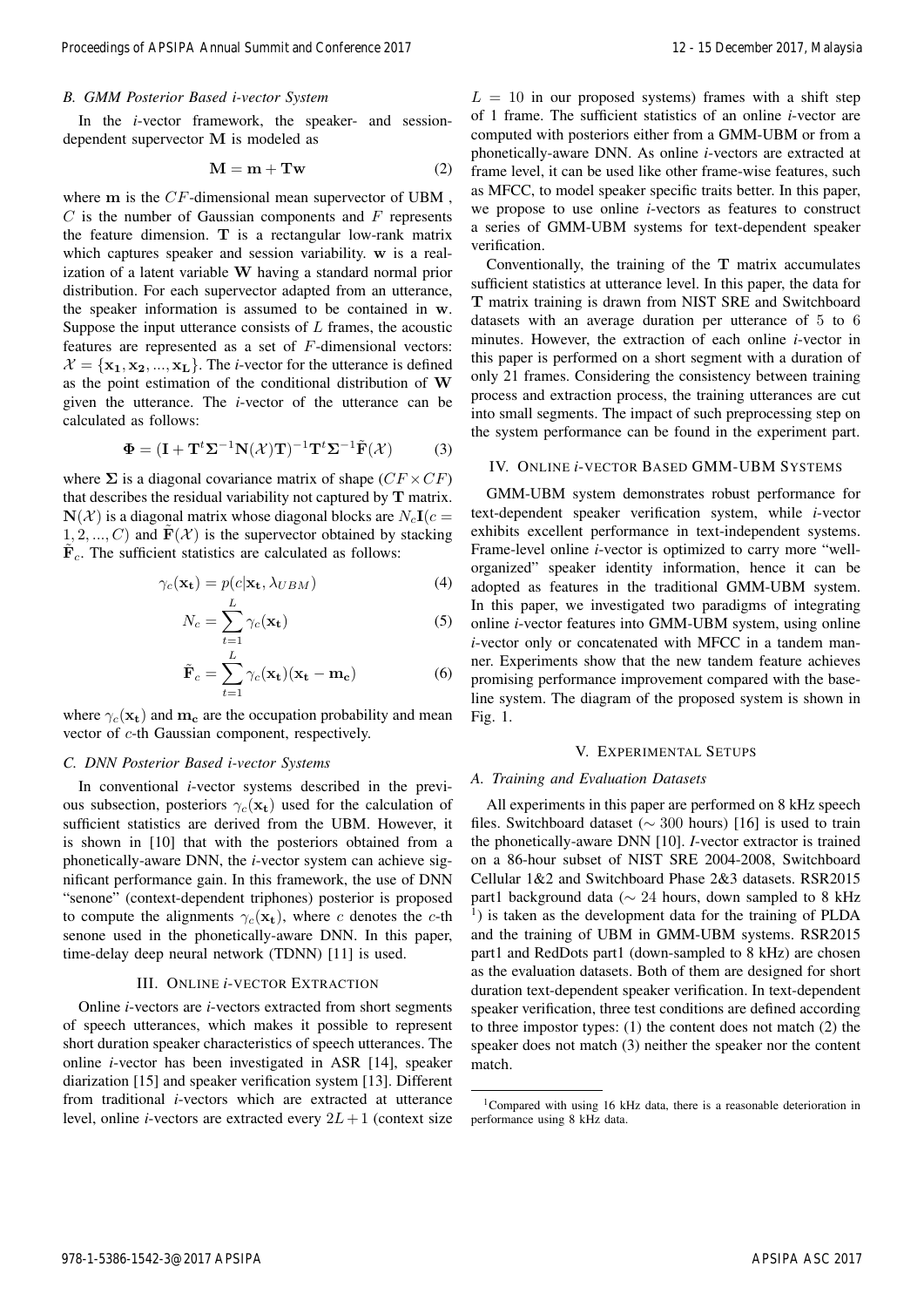

Fig. 1. The diagram of proposed online *i*-vector based GMM-UBM system

- RSR2015 part1: a close set text-dependent speaker verification evaluation dataset in English language. This dataset aims at providing a database for the study on lexical variability in text-dependent verification. The detailed description for RSR2015 evaluation dataset can be found in [17]. In this paper, following the settings of [17] the trials of condition 3 in RSR2015 part1 are excluded as these are easy trials.
- RedDots part1: an open set text-dependent speaker verification evaluation dataset in English language. The speech utterances are collected from 62 speakers through mobile crowd-sourcing over a one year period. Compared with RSR2015 part1, the RedDots part1 corpus shows a high degree of intra-speaker variations due to the long recording period and various recording conditions. The detailed description for RedDots project can be found in [17].

# *B. Baseline Systems*

The acoustic features used in baseline systems are 20 dimensional MFCC features extracted from 25ms duration frames with a frame shift of 10ms, appended with delta and acceleration parameters. All features are processed using cepstral mean normalization. In GMM-UBM baseline system, these features are taken as the input features for UBM training and scoring. In the *i*-vector systems, the MFCC features are used for sufficient statistics calculation with a UBM model or a DNN model. All the UBMs in this paper have 1024 Gaussian mixture components. The dimension of *i*-vectors is set to 600. The DNN for posterior calculation is trained with 5419 output units and it takes 40-dimensional MFCC features appended

with delta and acceleration parameters as input. A time delay deep neural network (TDNN) is used instead of the traditional feed-forward deep neural network. The same configuration as in [11] is adopted (The standard recipe provided in Kaldi egs/sre10/v2). The descriptions of three baseline systems are listed below:

- MAP (MFCC): GMM-UBM system with 60dimensional MFCC features only.
- *i*-vector: GMM posterior based *i*-vector system with 600 dimensional *i*-vectors, scoring with a PLDA backend.
- DNN-*i*-vector: DNN posterior based *i*-vector system, 600-dimensional *i*-vectors, scoring with a PLDA backend.

# *C. Online i-vector Based GMM-UBM Systems*

The online *i*-vector based systems are built on top of GMM-UBM framework. The T matrix for online *i*-vector extraction is trained on short segments with a length of 21 frames. Those short segments are directly cut from the original training utterances. Considering the computation limitation, the online *i*-vectors are further projected using Principle Component Analysis (PCA) into 60-dimensional features. We proposed to use the concatenation of projected online *i*-vectors with the original 60-dimensional MFCC features, as the input to a GMM-UBM system. The detailed description of the experiments are listed below:

- MAP (online): GMM-UBM system with 60-dimensional PCA projected online *i*-vector features
- MAP (concat): GMM-UBM system with concatenated 60-dimensional PCA projected online *i*-vector features and 60-dimensional MFCC features
- MAP (DNN-online): GMM-UBM system with 60 dimensional PCA projected online *i*-vector features extracted using DNN posteriors
- MAP (DNN-concat): GMM-UBM system with concatenated 60-dimensional PCA projected online *i*-vector features extracted using DNN posteriors and 60-dimensional MFCC features

# VI. EXPERIMENT RESULTS

# *A. Comparison of proposed system and baseline*

In this section, the experiment results are shown in Equal Error Rate (EER) performance metric. As shown in Tab. I, II, the concatenated tandem feature based system outperforms the systems based on MFCC or online *i*-vector, which shows that MFCC features and online *i*-vector features are complementary to each other.

The best baseline system is the "DNN-*i*-vector" system. It can be observed that the proposed "MAP (DNN-concat)" system obtained 41% EER relative reduction over the best baseline system on RedDots evaluation dataset. On RSR2015 part1, the EER is reduced by 26% with the proposed system. A larger performance improvement on RedDots evaluation set is achieved, which exhibits the robustness of the proposed system in complicated evaluation condition.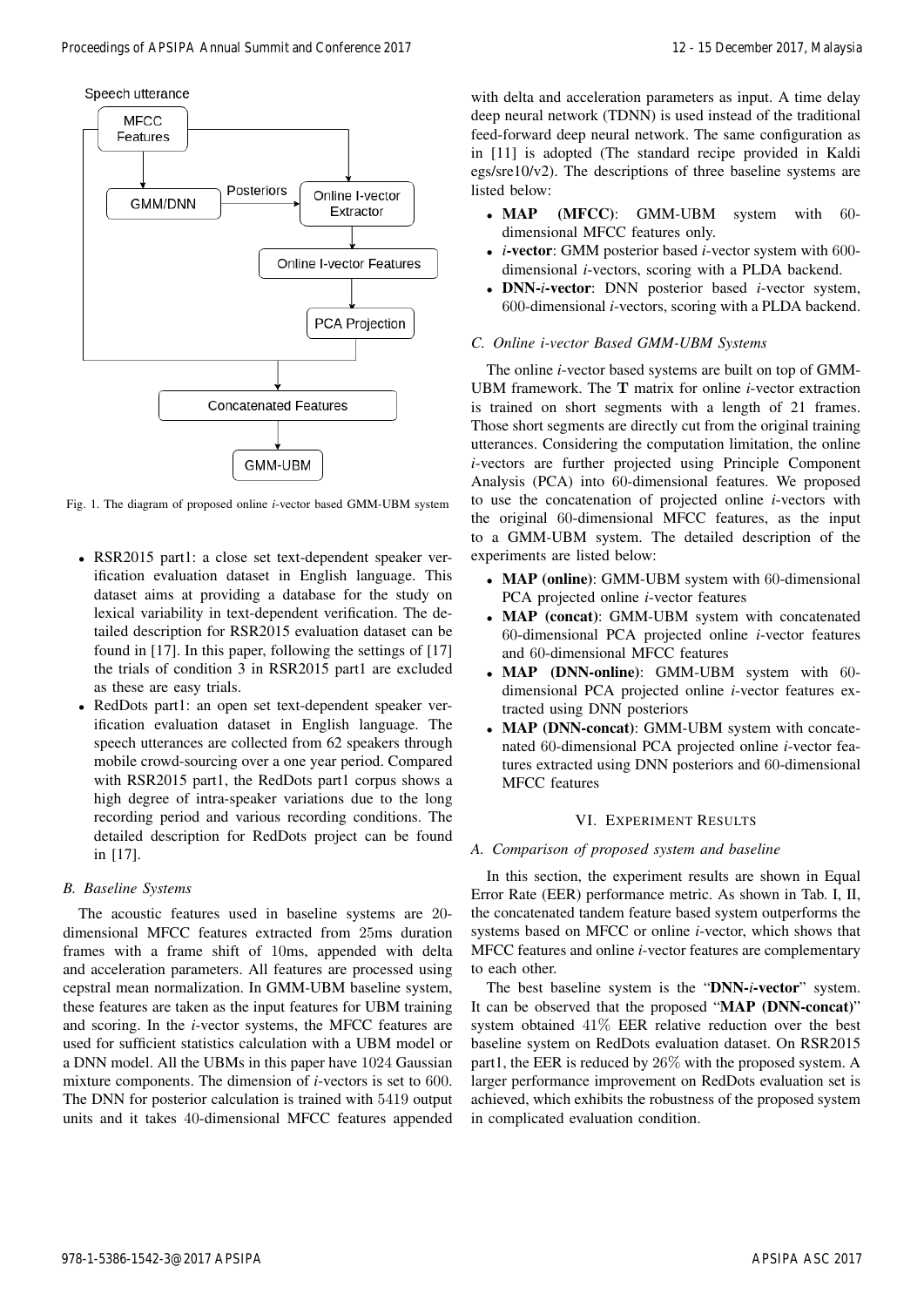TABLE I PERFORMANCE OF PROPOSED SYSTEMS ON REDDOTS

|          | system                  | cond-1 | $cond-2$ | $cond-3$ | cond-all |
|----------|-------------------------|--------|----------|----------|----------|
| baseline | <b>MAP(MFCC)</b>        | 8.75   | 6.40     | 2.14     | 3.12     |
|          | <i>i</i> -vector        | 14.91  | 9.00     | 5.19     | 5.99     |
| systems  | $DNN-i-vector$          | 6.86   | 5.52     | 2.32     | 3.12     |
|          | <b>MAP</b> (online)     | 11.12  | 7.92     | 4.54     | 5.29     |
| proposed | MAP (concat)            | 4.39   | 4.39     | 1.21     | 1.96     |
| systems  | <b>MAP</b> (DNN-online) | 7.48   | 6.37     | 2.68     | 3.61     |
|          | <b>MAP</b> (DNN-concat) | 3.82   | 4.46     | 0.90     | 1.83     |

TABLE II PERFORMANCE OF PROPOSED SYSTEMS ON RSR2015

|          | system                             | cond-1 | $cond-2$ | cond-all |
|----------|------------------------------------|--------|----------|----------|
| baseline | <b>MAP(MFCC)</b>                   | 1.19   | 2.44     | 2.08     |
|          | <i>i</i> -vector                   | 2.40   | 3.00     | 2.78     |
| systems  | $DNN-i-vector$                     | 0.50   | 1.44     | 1.22     |
|          | $\overline{\mathbf{MAP}}$ (online) | 1.59   | 2.24     | 2.02     |
| proposed | <b>MAP</b> (concat)                | 0.29   | 1.33     | 1.10     |
| systems  | <b>MAP</b> (DNN-online)            | 0.66   | 1.27     | 1.17     |
|          | <b>MAP</b> (DNN-concat)            | 0.14   | 1.11     | 0.90     |

# *B. Comparison of proposed system and baselines trained on 5000-hour data*

Another three baseline systems are built on a larger training dataset (about 5000 hours), including NIST SRE 2004-2008, Switchboard Cellular 1&2 and Switchboard Phase 2&3. As shown in Tab. III and Tab. IV, on the RedDots evaluation dataset, the proposed system trained on 86 hours subset still outperforms slightly the baseline systems trained on 5000 hours data. On RSR2015 evaluation dataset, the proposed system also achieves comparable performance compared with the baseline systems. Moreover, this observation verifies the robustness of proposed method under complicated evaluation condition once again.

TABLE III PROPOSED SYSTEM V.S. BASELINE SYSTEMS (5000 HOURS) ON REDDOTS

| hours | system                  | cond-1 | $cond-2$ | $cond-3$ | cond-all |
|-------|-------------------------|--------|----------|----------|----------|
|       | <b>MAP(MFCC)</b>        | 9.16   | 6.91     | 2.32     | 3.30     |
| 5000  | <i>i</i> -vector        | 8.00   | 6.45     | 2.30     | 3.23     |
|       | $DNN-i-vector$          | 5.44   | 4.13     | 1.50     | 2.17     |
| 86    | <b>MAP (DNN-concat)</b> | 3.82   | 4.46     | 0.90     | 1.83     |

TABLE IV PROPOSED SYSTEM V.S. BASELINE SYSTEMS (5000 HOURS) ON RSR2015

| hours | system                               | $cond-1$ | $cond-2$ | cond-all |
|-------|--------------------------------------|----------|----------|----------|
|       | <b>MAP(MFCC)</b>                     | 1.19     | 2.44     | 2.08     |
| 5000  | <i>i</i> -vector                     | 0.94     | 1.39     | 1.27     |
|       | $DNN-i-vector$                       | 0.43     | 1.00     | 0.86     |
| 86    | $\overline{\text{MAP}}$ (DNN-concat) | 0.14     | 1.11     | 0.90     |

# *C. Effectiveness of short segment training*

As described in Sec. III, the length of training utterances for T matrix training should be consistent with that of the short segments for online *i*-vector extraction. To verify the effectiveness of the proposed  $T$  matrix training method, we

conducted another set of experiments with the T matrix trained on original utterances of full length. As indicated in Tab. V and Tab. VI, short segment training can achieve consistent performance improvement. The experiment results reflect the effectiveness of the proposed training method of T matrix for online *i*-vector extraction.

TABLE V COMPARISON OF TWO T MATRIX TRAINING METHODS IN GMM-UBM FRAMEWORK EVALUATED ON REDDOTS

|                    | system                  | cond-1 | $cond-2$ | $cond-3$ | cond-all          |
|--------------------|-------------------------|--------|----------|----------|-------------------|
| full <sup>a</sup>  | <b>MAP(online)</b>      | 20.18  | 9.88     | 6.63     | 7.48              |
| $seg-$             | <b>MAP</b> (concat)     | 5.96   | 4.93     | 1.60     | 2.55              |
| ment               | <b>MAP(DNN-online)</b>  | 14.50  | 8.38     | 4.98     | 5.78              |
| training           | <b>MAP(DNN-concat)</b>  | 5.26   | 4.72     | 1.47     | 2.22              |
| short <sup>a</sup> | <b>MAP</b> (online)     | 11.12  | 7.92     | 4.54     | $\overline{5.29}$ |
| seg-               | MAP (concat)            | 4.39   | 4.39     | 1.21     | 1.96              |
| ment               | <b>MAP</b> (DNN-online) | 7.48   | 6.37     | 2.68     | 3.61              |
| training           | <b>MAP</b> (DNN-concat) | 3.82   | 4.46     | 0.90     | 1.83              |

<sup>a</sup> full/short segment training indicates the training of T matrix is performed on original length utterances and short segments.

TABLE VI COMPARISON OF TWO **T** MATRIX TRAINING METHODS IN GMM-UBM FRAMEWORK EVALUATED ON RSR2015

|          | system                  | cond-1 | $cond-2$ | cond-all |
|----------|-------------------------|--------|----------|----------|
| full     | <b>MAP</b> (online)     | 3.87   | 3.27     | 3.49     |
| seg-     | MAP (concat)            | 0.41   | 1.42     | 1.17     |
| ment     | <b>MAP</b> (DNN-online) | 1.65   | 1.96     | 1.84     |
| training | <b>MAP</b> (DNN-concat) | 0.29   | 1.20     | 0.99     |
| short    | <b>MAP</b> (online)     | 1.59   | 2.24     | 2.02     |
| seg-     | MAP (concat)            | 0.29   | 1.33     | 1.10     |
| ment     | <b>MAP</b> (DNN-online) | 0.66   | 1.27     | 1.17     |
| training | <b>MAP</b> (DNN-concat) | 0.14   | 1.11     | 0.90     |

#### VII. CONCLUSIONS

In this paper, we have presented the application of online *i*-vectors based on GMM-UBM framework for the textdependent speaker verification task. The proposed "MAP (DNN-concat)" system achieves 26% and 41% performance gain compared with DNN *i*-vector baseline on the RSR2015 and RedDots evaluation set, respectively. Moreover, this performance is comparable with the DNN *i*-vector baseline trained on a much larger dataset (86 hours v.s. 5000 hours). Experiments also exhibit the robustness of the proposed method in complicated evaluation condition.

#### ACKNOWLEDGEMENTS

This work was supported by the Shanghai Sailing Program No. 16YF1405300, the China NSFC projects (No. 61573241 and No. 61603252) and the Interdisciplinary Program (14JCZ03) of Shanghai Jiao Tong University in China. Experiments have been carried out on the PI supercomputer at Shanghai Jiao Tong University.

#### **REFERENCES**

[1] D. A. Reynolds, T. F. Quatieri, and R. B. Dunn, "Speaker verification using adapted gaussian mixture models," *Digital signal processing*, vol. 10, no. 1-3, pp. 19–41, 2000.